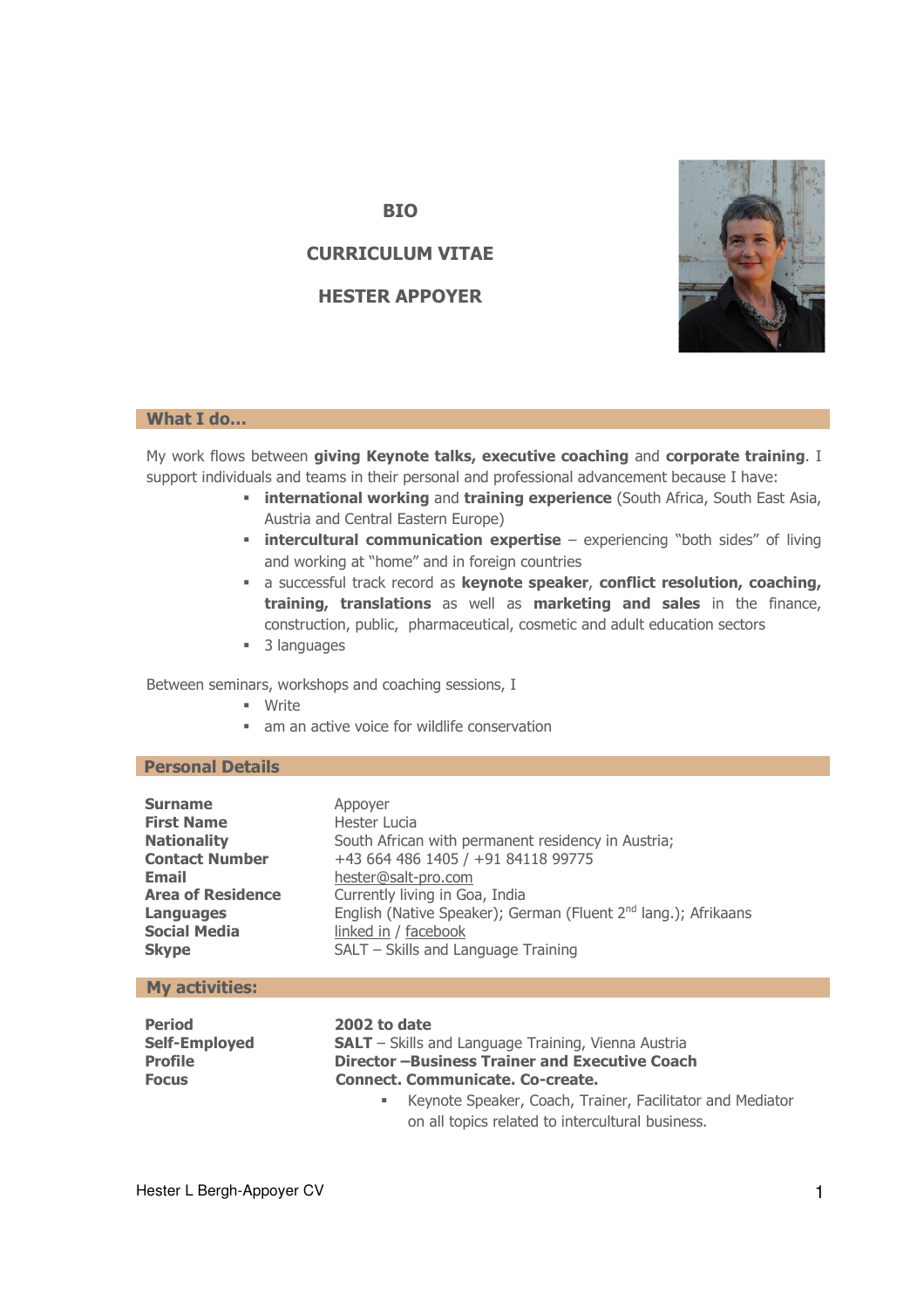- Cross-cultural Communication & Collaboration Craftsperson
- **Leadership Coaching Neurosciences**
- **Pitch, Presentation and Voice Strategist**
- **Translator (German to English) & Proofreader**
- Business English 2nd language proficiency coaching for business purposes

# **Projects and Activities**

- Currently writing book on cross-cultural communication
- PR and liaison with key contacts in HR and Training **Departments**
- Defining, designing and implementing of bespoke in-company training programs and curricula;
- Budget, audit, group coordination and administrative support for HR and Training Departments.
- **Management of Trainer Pool**
- Collaboration with British Council, Vienna for Cambridge **Examinations**
- **•** Ongoing personal development and learning

# **My big clients include:**

- **STRABAG** International Construction Company (Germany, Austria, Sweden, Norway, Russia, Ukraine, Serbia, Czech Republic, Hungary and Bratislava, UAE, Libya, Egypt);
- **BAWAG PSK AG** (Cerberus Capital Management and Golden Tree Asset Management LP) with its independent direct bank subsidiary Easybank;
- **JAF** Group International Services Ltd;
- **STARKRAFT AG** International Pulp and Paper;
- **The Austrian National Bank** (Österreichische National Bank),
- **The Erste Bank Holding Group** with subsidiary **s-Bausparkasse**;
- **The Austrian Chamber of Commerce** (WKÖ);
- **ABA** The Austrian Business Agency;
- **Assicurazioni Generali Holding** (Austria, Romania, Croatia and Hungary);
- **Europäische Reiseversicherung AG** (EU Travel Insurance);
- **ASFINAG** Austrian Roads and Traffic Networks:
- **MARS** Austria:
- **VETMEDUNI** the Veterinary University of Vienna.

As per a questionnaire that went around on fb not too long ago here some fun stuff...